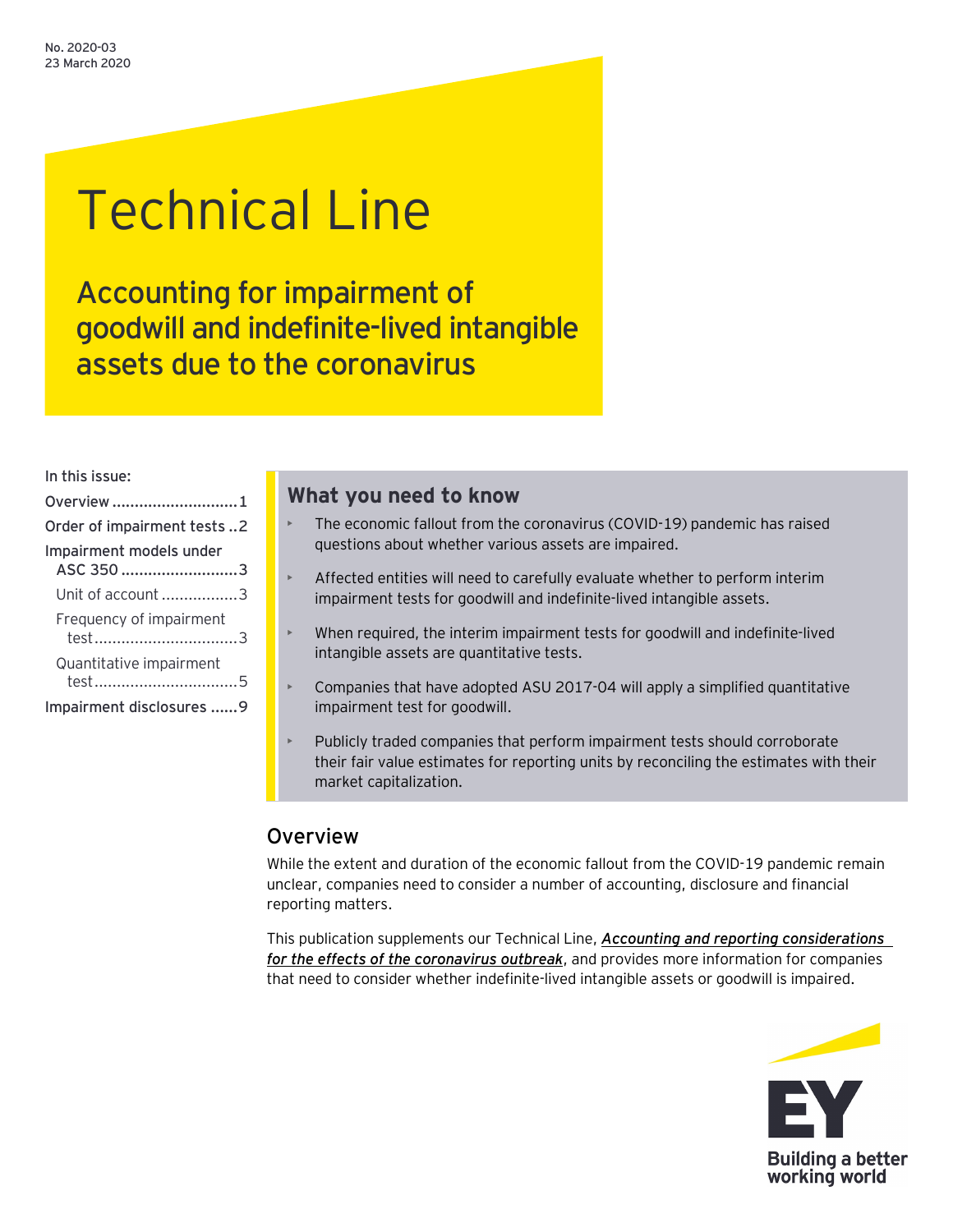The current economic environment, including the significant declines in many companies' share prices, market volatility and the disruptions to many companies' operations, may trigger an interim impairment analysis for indefinite-lived intangible assets and/or goodwill under Accounting Standards Codification (ASC) 350, *Intangibles — Goodwill and Other*, depending on a company's facts and circumstances.

Performing an impairment evaluation requires management to use significant judgment. Given the current uncertainties, evaluating assets for impairment will likely prove even more challenging now.

# <span id="page-1-0"></span>Order of impairment tests

Long-lived assets to be held and used (including finite-lived intangible assets), indefinite-lived intangible assets and goodwill may all need to be tested for impairment at the same time.

The order in which a company tests each asset or asset group within a reporting unit for impairment is important because the goodwill impairment model requires a comparison of the fair value of a reporting unit to its carrying amount as the measure of impairment. Impairment tests of all other assets (e.g., long-lived assets, inventory, equity method investments) should generally be completed and reflected in the carrying amount of the reporting unit before the goodwill impairment test is performed. [1](#page-9-0) See our Technical Line, *[Accounting and reporting](https://www.ey.com/en_us/assurance/accountinglink/technical-line---accounting-and-reporting-considerations-for-the)  [considerations for the effects of the coronavirus outbreak](https://www.ey.com/en_us/assurance/accountinglink/technical-line---accounting-and-reporting-considerations-for-the),* for more information on other asset impairment considerations. Companies should consider whether the prospective financial information (PFI) considerations discussed further below may also be relevant when testing other assets for impairment.

The graphic below shows the order in which assets generally need to be tested for impairment.



Goodwill (ASC 350-20)

3

Annually, and more frequently if impairment indicators exist

"Other assets subject to impairment testing are tested at the same time (e.g., inventory, equity method investments).

Long-lived assets that are held and used include land, buildings, machinery and finite-lived intangible assets that do not meet the held-for-sale criteria. When a disposal group is held for sale, the order of impairment testing differs. Guidance on how to test long-lived assets to be held and used, and disposal groups that are held for sale, for impairment under ASC 360, *Property, Plant, and Equipment*, can be found in our Financial reporting developments (FRD) publication, *[Impairment or disposal of long-lived assets](https://www.ey.com/ul/en/accountinglink/frd-bb1887--impairment-or-disposal-of-long-lived-assets)*.

This publication focuses on key aspects of testing goodwill and indefinite-lived intangible assets for impairment under ASC 350. Our FRD, *Intangibles — [goodwill and other](https://www.ey.com/ul/en/accountinglink/frd-bb1499-intangibles)*, provides comprehensive guidance on ASC 350.

Impairment tests of all other assets should be completed and reflected in the carrying amount of the reporting unit before the goodwill impairment test is performed.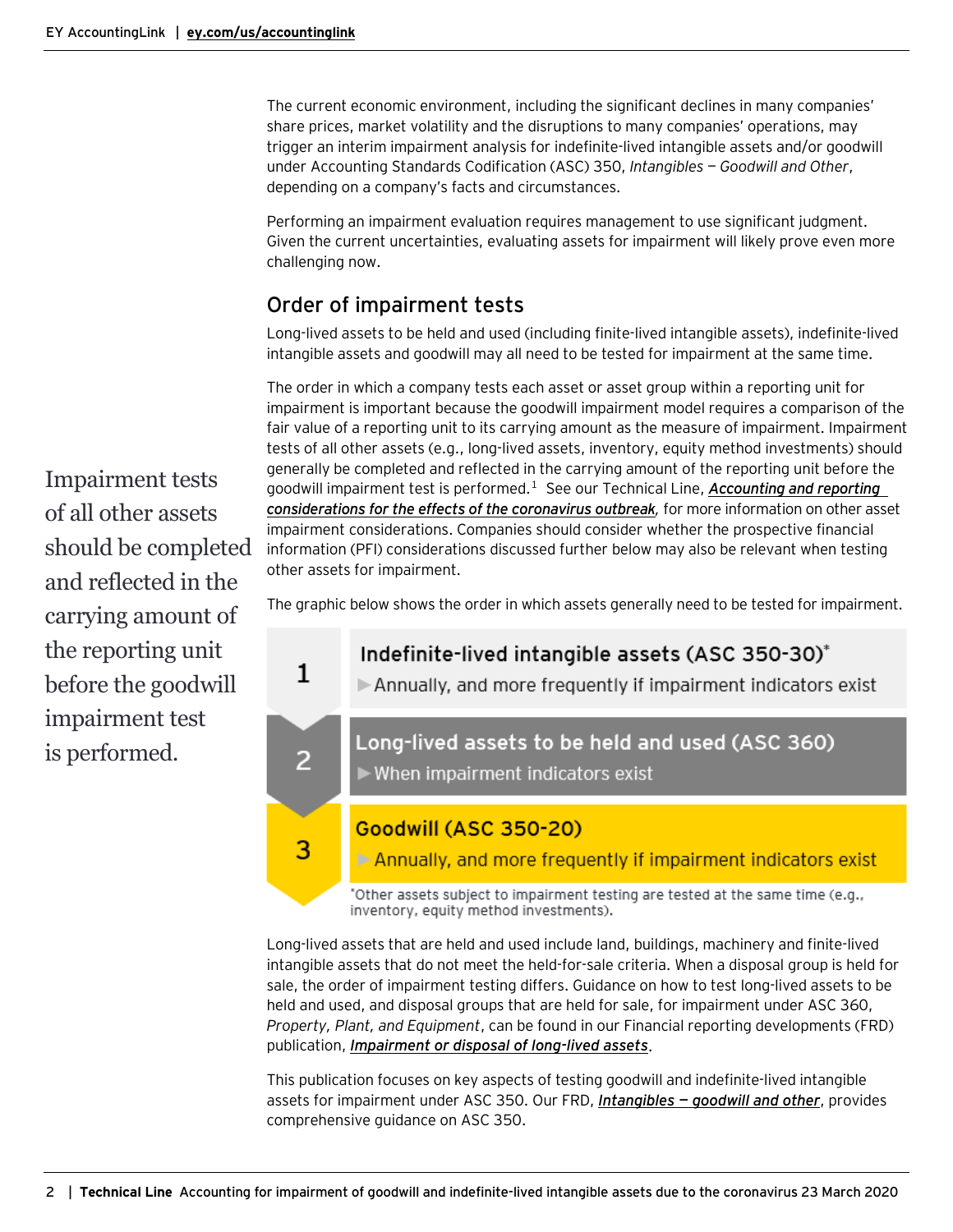Because many aspects of the impairment models for goodwill and indefinite-lived intangible assets are similar, the points discussed below apply to both indefinite-lived intangible assets and goodwill, unless we state that they apply only to one type of asset.

## <span id="page-2-0"></span>Impairment models under ASC 350

#### <span id="page-2-1"></span>Unit of account

#### *Indefinite-lived intangible assets*

Intangible assets are assets that aren't financial instruments and lack physical substance. They include trade names, customer lists, and in-process research and development. An intangible asset must be amortized over its useful life, unless the useful life is indefinite.<sup>[2](#page-9-0)</sup> Indefinitelived intangible assets are tested for impairment under ASC 350-30 rather than amortized.

Separately recognized indefinite-lived intangible assets, whether acquired or internally developed, are combined into a single unit of account for impairment testing if they operate as a single asset and, as a result, are essentially inseparable from one another.<sup>[3](#page-9-0)</sup>

Determining whether indefinite-lived intangible assets are essentially inseparable from one another requires judgment, based on all relevant facts and circumstances. ASC 350-30 provides a list to help companies make this determination. A company that aggregates multiple indefinite-lived intangible assets into a single unit of account must reconsider that determination in future periods, based on the facts and circumstances that exist at the time. See section 2.3.3 of our FRD, *Intangibles — [goodwill and other](https://www.ey.com/ul/en/accountinglink/frd-bb1499-intangibles)*, for more details.

#### *Goodwill*

Under ASC 805, *Business Combinations*, goodwill is an asset that is initially recognized in a company's financial statements when a business is acquired. It represents the future economic benefits that will arise from the assets acquired in the business combination that are not individually identified and separately recognized.<sup>[4](#page-9-0)</sup> Goodwill is not amortized.<sup>[5](#page-9-0)</sup>

Goodwill is tested for impairment at a level within a company that is referred to as the reporting unit. A reporting unit is an operating segment, as that term is used in ASC 280, *Segment Reporting*, or one level below an operating segment (referred to as a component), depending on whether certain criteria are met. [6](#page-9-0) Goodwill cannot be tested for impairment at any other level in a company. See section 3.8 (before the adoption of Accounting Standards Update (ASU) 2017-04, *Intangibles — Goodwill and Other (Topic 350): Simplifying the Test for Goodwill Impairment*) or section 3A.8 (after the adoption of ASU 2017-04) of our FRD, *Intangibles — [goodwill and other](https://www.ey.com/ul/en/accountinglink/frd-bb1499-intangibles)*, for further guidance on identification of reporting units. See the *Quantitative impairment test* section for more information on ASU 2017-04.

#### <span id="page-2-2"></span>Frequency of impairment test

The guidance requires that both indefinite-lived intangible assets and goodwill are tested for impairment annually and more frequently if events or changes in circumstances indicate that it is more likely than not (i.e., a likelihood greater than 50%) that the intangible asset or the reporting unit is impaired. Therefore, during interim periods, ASC 350 requires companies to focus on those events and circumstances that affect significant inputs used to determine the fair value of the asset, asset group or reporting unit to determine whether an interim quantitative impairment test is required.

Given current economic and market conditions, companies should consider whether any of the following events or changes in circumstances have occurred in the current period to determine whether an interim quantitative impairment test of an indefinite-lived intangible asset (or asset group), a reporting unit or both is necessary. When an interim impairment test is triggered based on an impairment indicator, a quantitative test is required.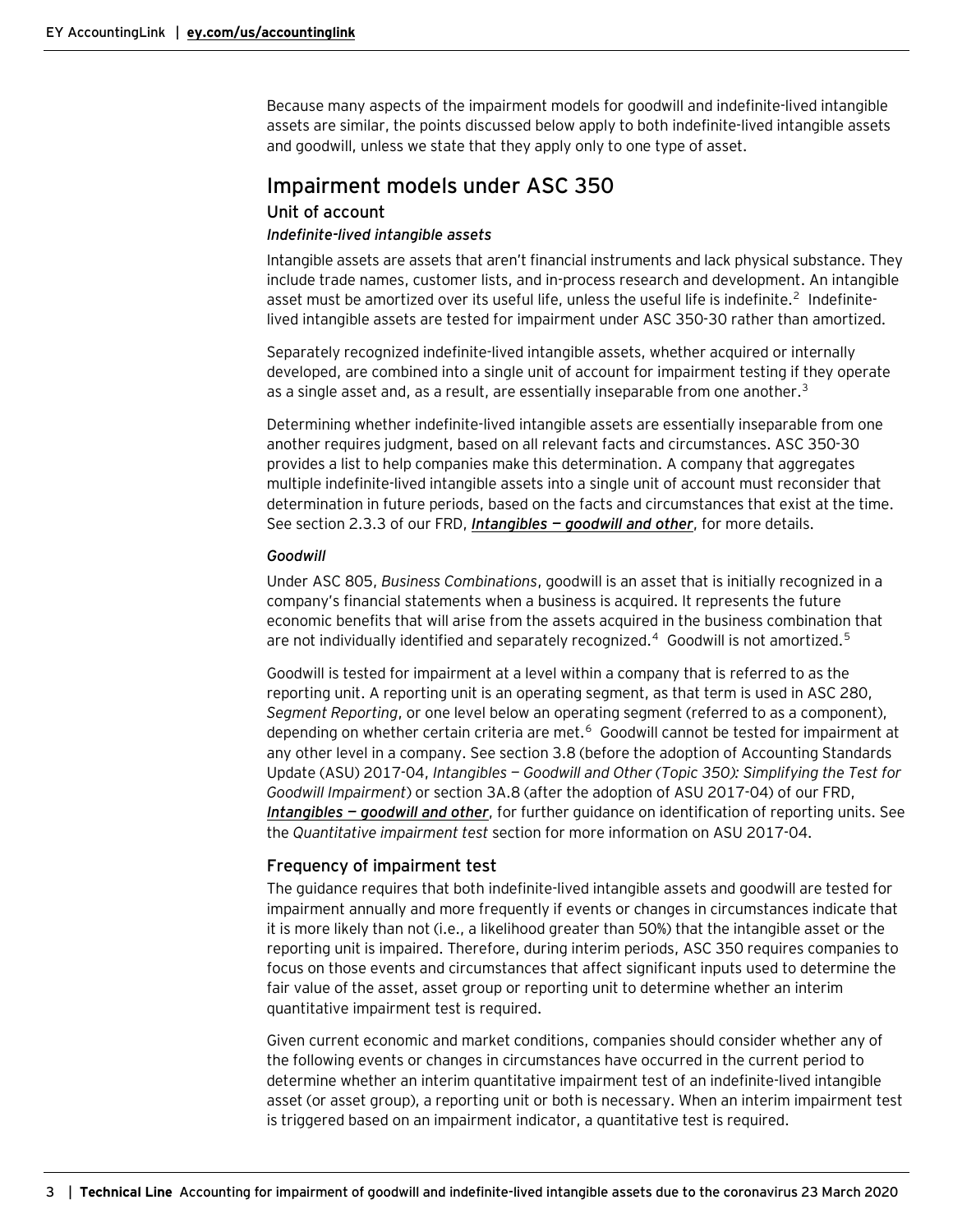The following are examples of events and changes in circumstances that a company may consider when evaluating whether an interim impairment test may be required and are inclusive of the considerations listed in ASC 350-30-35-18B for indefinite-lived intangible assets and ASC 350-20-35-3C for goodwill:

- The company's stock price and its market capitalization suggest that the fair value of a reporting unit is less than its carrying amount.
- The company or its competitors have reported store closures (permanent or temporary), production slowdowns or shutdowns, including government-ordered shutdowns.
- Recent news articles or analysts' reports indicate a decline or expected decline in the performance in the company's market or industry.
- Competitors have recently recognized an impairment loss.
- Market multiples for competitors in the industry have declined.
- The company or its competitors have reported significant workforce shortages due to government-imposed restrictions on movement or have implemented workforce reductions (temporary or permanent) due to decreased demand for goods and/or services.
- The decrease in demand for goods and/or services results in the company being unable to meet contractual service thresholds or other contractual obligations that affect the useful life or fair value of an indefinite-lived intangible asset (e.g., airport slot rights).
- Raw materials or other operating inputs from other countries affected by the outbreak aren't available.
- A forecast of the business outlook or capital costs indicates that there may be a change in the recoverability of goodwill.
- Earnings remain at a level below forecasted levels, indicating that goodwill may not be recoverable.
- The company has experienced lower-than-expected earnings or expects lower earnings in the next quarter or year.
- The company has signaled to the market that earnings expectations for the quarter or year have been revised downward.
- The company has experienced a loss in operating cash flow or a net loss in the current period.
- The company projects continuing net losses or cash flow losses.
- There is a sustained decrease in the company's stock price (in either absolute terms or relative to the stock prices of its peers).
- The company more likely than not expects that a reporting unit or a significant portion of a reporting unit will be sold or otherwise disposed of.
- The company recognizes a goodwill impairment loss in the financial statements of a subsidiary that is a component of a reporting unit.

An interim impairment test is required if events or changes in circumstances indicate that it is more likely than not that the intangible asset or reporting unit is impaired.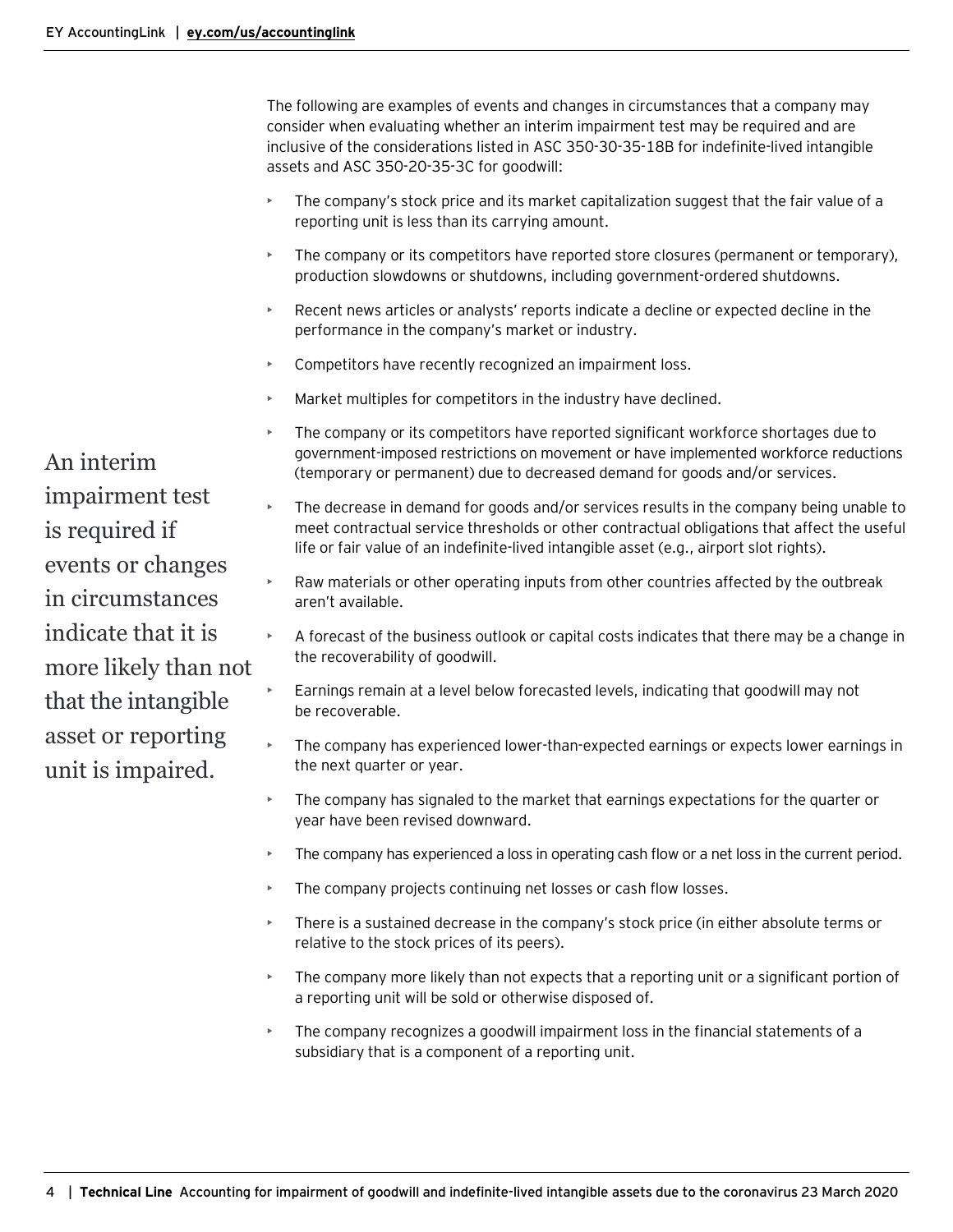The events and factors listed above are examples and are not all-inclusive. None of these events or circumstances by itself would indicate that it is more likely than not that an indefinite-lived intangible asset or reporting unit is impaired. Instead, a company also weighs any positive or mitigating factors it identifies and holistically evaluates all events since the most recent quantitative impairment test to determine whether it is more likely than not that the asset or reporting unit is impaired.

Weighing the effect of various positive and negative factors may be challenging and will require the use of significant judgment. For example, a company that is experiencing higher than normal demand for its goods and services in the current environment (e.g., online retailers, delivery service providers, household paper product manufacturers) but is, at the same time, having difficulty sourcing certain raw materials to meet this demand due to supply chain disruptions will need to perform an evaluation of all facts and circumstances. More weight should be placed on those events and circumstances that most affect a reporting unit's fair value or the carrying amount of its net assets.

See sections 2.3.2, 3.1.1 and 3A.1.1 of our FRD, *Intangibles — [goodwill and other](https://www.ey.com/ul/en/accountinglink/frd-bb1499-intangibles)*, for further guidance on evaluating indicators of impairment for indefinite-lived intangible assets, goodwill before the adoption of ASU 2017-04 and goodwill after the adoption of ASU 2017-04, respectively. Also see sections 3.5 and 3A.5 of that FRD for additional guidance on the frequency of goodwill impairment tests. See the *Quantitative impairment test* section for more information on ASU 2017-04.

## How we see it

In the current economic environment, many companies will conclude that an interim quantitative impairment test is appropriate. This will depend on the facts and circumstances, including consideration of existing headroom from the prior quantitative test (i.e., excess of fair value over carrying amount). Companies should also carefully evaluate and document how they considered any negative factors (e.g., business disruption, decline in stock price) in determining whether an interim test is required.

In performing this assessment, it is important to understand that the ASC 350 impairment models differ from an other-than-temporary-impairment model. The ASC 350 impairment model requires an analysis of the relationship between the fair value and the carrying amount of the reporting unit as of the test date and does not include a determination by management of whether a decline in fair value is temporary. However, it will be important for a company to consider how the severity and anticipated duration of the current market conditions are reflected in its determination of fair value.

#### <span id="page-4-0"></span>Quantitative impairment test

When a company determines that it is more likely than not that an indefinite-lived intangible asset or a reporting unit is impaired, it must proceed with a quantitative impairment test. The illustration below summarizes how to perform this test, depending on the type of asset being tested and whether the company has adopted ASU 2017-04, which simplifies the testing for goodwill and requires only a one-step goodwill impairment test. See our FRD, *[Intangibles](https://www.ey.com/ul/en/accountinglink/frd-bb1499-intangibles) [goodwill and other](https://www.ey.com/ul/en/accountinglink/frd-bb1499-intangibles)*, for detailed application guidance.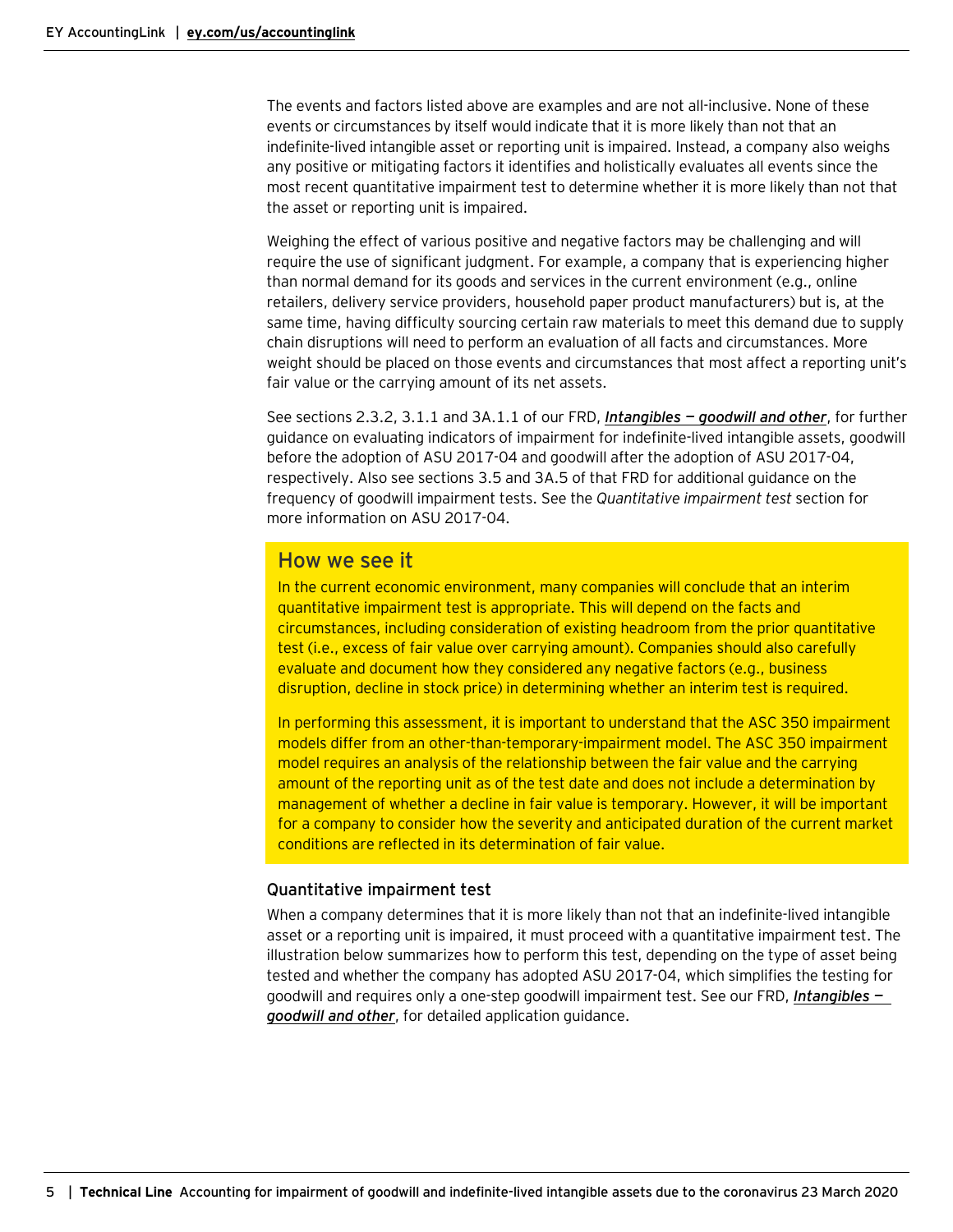

\* Fair value of reporting unit, minus the fair value of the assets and liabilities

ASU 2017-04 was effective on 1 January 2020 for annual and interim impairment tests for calendar year-end public business entities that meet the definition of a Securities and Exchange Commission (SEC) filer and are not smaller reporting companies, as defined by the SEC. The guidance is applied prospectively to goodwill impairment tests performed after the effective date (i.e., annual and interim tests).

For all other entities, the guidance is effective for annual periods beginning after 15 December 2022, but early adoption is permitted.

Calendar year-end smaller reporting companies that have not yet adopted the simplified goodwill impairment test are permitted to early adopt ASU 2017-04 in 2020. Adopting that guidance would eliminate step 2 of the goodwill impairment test and the burden of determining the implied fair value of goodwill to measure an impairment loss. When making this decision, a company should consider that:

- Because it will no longer perform step 2 after it adopts the guidance, the company would not be able to recognize an impairment charge based on its best estimate of probable loss if the quantitative impairment test is not complete before the financial statements are issued or are available to be issued. That is, ASU 2017-04 eliminates the legacy guidance on basing an impairment charge on a best estimate because companies are expected to be able to complete the simplified one-step test before issuing their financial statements (or making them available for issuance).
- Applying the simplified one-step test may increase the frequency of goodwill impairment charges. Under the legacy guidance, it is possible for a reporting unit to fail step 1 but for goodwill not to be impaired, based on how an impairment is measured in step 2.

#### *Determination of fair value*

Step 1 requires a company to determine the fair value of an indefinite-lived intangible asset or reporting unit. ASU 2017-04 did not amend ASC 820, *Fair Value Measurement*. Detailed guidance about measuring fair value can be found in our FRD, *[Fair value measurement](https://www.ey.com/en_us/assurance/accountinglink/financial-reporting-developments---fair-value-measurement)*.

ASC 820, which provides the framework for measuring fair value, describes three valuation approaches: the market approach, the cost approach and the income approach. Generally accepted valuation techniques are consistent with these approaches, but a company needs to determine which approach or approaches are appropriate and whether there is adequate data available to use an approach. Determining the appropriate approach or approaches to use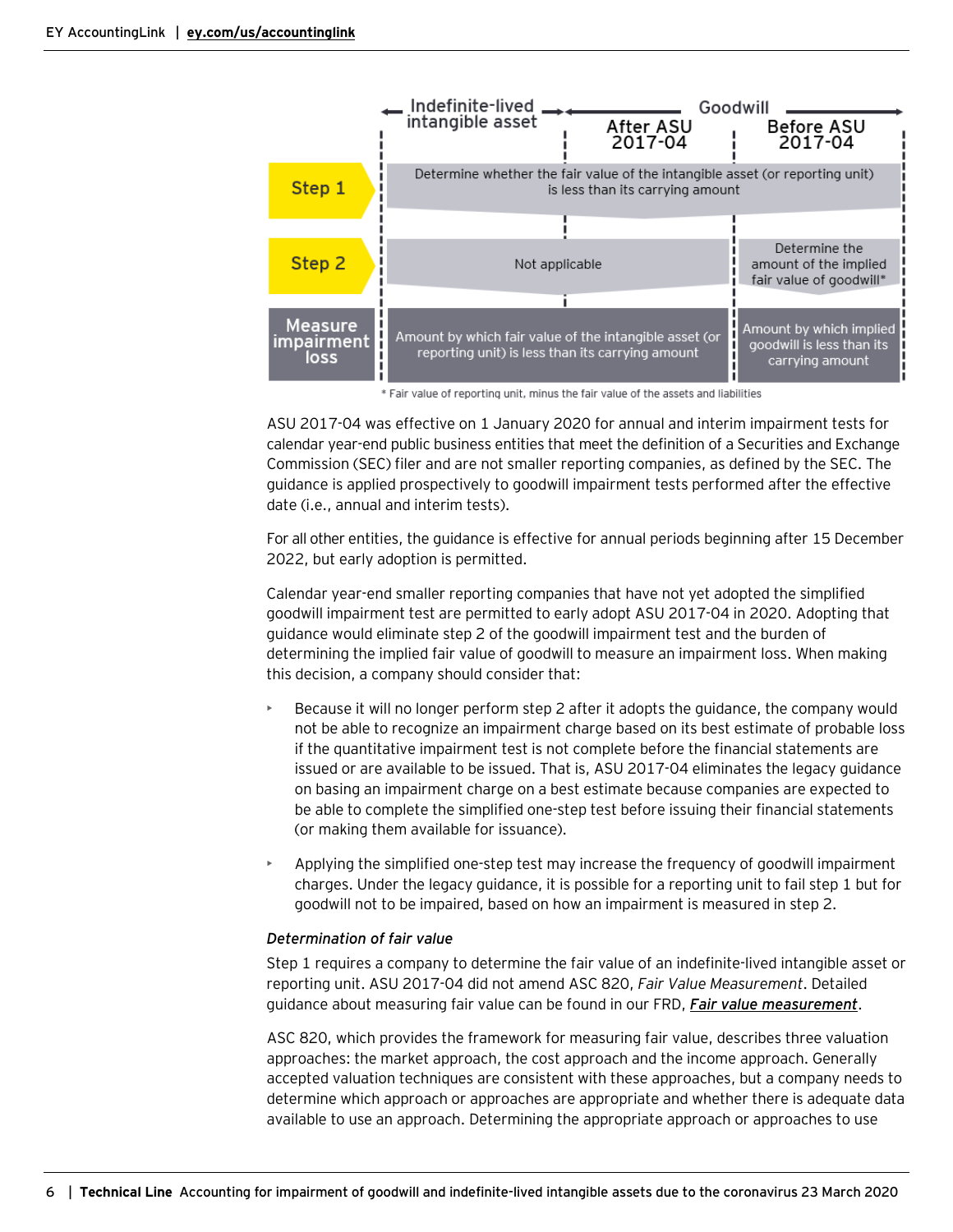requires judgment, sufficient knowledge of the item being measured and an adequate level of expertise in applying the valuation technique(s). It may be appropriate to engage valuation professionals to assist with the application of the technique(s).

When sufficient and reliable data is available, more than one valuation technique should be applied.<sup>[7](#page-9-0)</sup> Valuation techniques consistent with both the market approach and the income approach are commonly used.

#### *Prospective financial information*

Valuation techniques, particularly those that are consistent with the income approach (e.g., a discounted cash flow model), rely significantly on the use of internally developed PFI<sup>[8](#page-9-0)</sup> as inputs into the analyses. Management will need to carefully evaluate and update the key PFI inputs and assumptions that are likely to significantly affect a company's determination of the fair value of a reporting unit based on recent market conditions. Examples of key PFI inputs that are common in valuation techniques include:

- Revenue
- Gross margin
- Earnings before interest, taxes, depreciation and amortization
- Selling, general and administrative expense
- Capital expenditures

Depending on the valuation technique used, examples of other assumptions that may need to be applied to the PFI include:

- Discount rate
- Weighted average cost of capital
- Terminal growth rate
- Customer attrition rate
- Royalty rate

## How we see it

Companies may have developed PFI and related assumptions in a prior annual or interim period to develop an operational forecast or accounting estimate. Management will need to update this PFI based on recent market conditions, taking into consideration the uncertainty associated with the coronavirus pandemic and its economic fallout. We would expect the PFI and related assumptions used to derive the fair value of intangible assets and reporting units to be consistent with the same information used in other asset impairment analyses.

A company's updated PFI will likely include a forecast of how quickly the company believes it will be able to return to normal operating capacity, and this will vary depending on the industry and geographical region(s) in which the company operates. We do not expect all industries or companies to be affected in the same manner. Companies will need to consider their facts and circumstances carefully.

The discount rate applied to the PFI should also be updated to appropriately reflect the entity-specific risk that management's projections may not be achieved. We generally expect entity-specific risk premiums applied to discount rates to increase, given the uncertainty in the current environment.

Management will need to update prospective financial information used as key inputs into valuation techniques based on recent market conditions.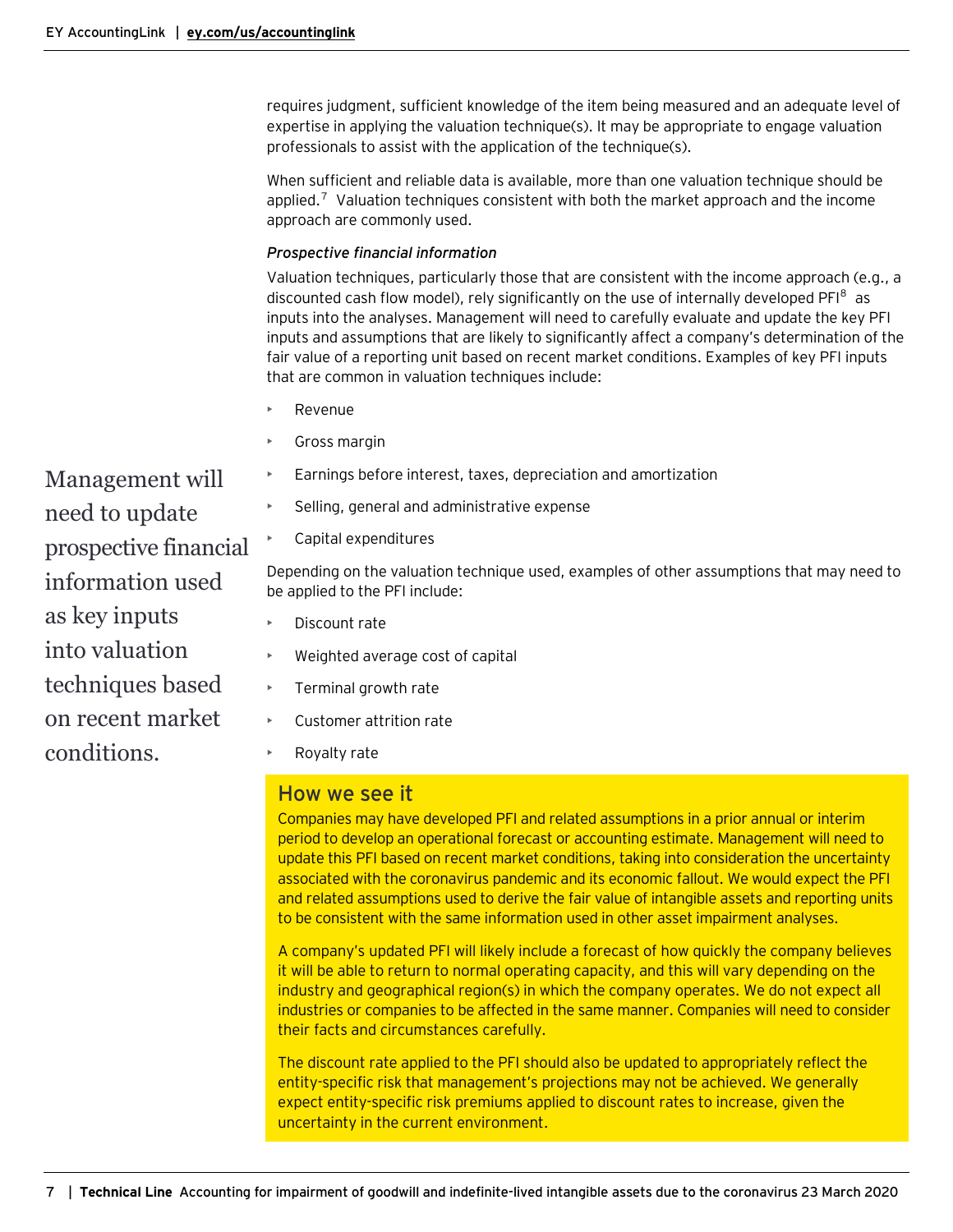#### *Market capitalization as a corroboration of fair value*

While this is not required under US GAAP, a publicly traded company should reconcile the fair value of its reporting unit(s) to its stock price and market capitalization to corroborate its fair value estimates. While many public companies have multiple reporting units and may not use their market value to determine the fair value of their reporting units, we would expect companies to document and explain, in sufficient detail, the reasons for any significant difference between the sum of the fair values of their individual reporting units and the company's total market capitalization. We would expect the extent of documentation and detail of analysis to vary based on facts and circumstances.

The SEC staff has said it does not expect a registrant to determine its market capitalization using a point-in-time market price as of the date of its goodwill impairment assessment.<sup>[9](#page-9-0)</sup> Instead, the registrant may consider recent trends in its stock price over a reasonable period leading up to the impairment testing date.

Historically, a "reasonable period" has been interpreted to mean a relatively short period, the length of which might vary depending on the company's particular facts and circumstances. However, the SEC staff also has said that registrants should not ignore a recent decline in market capitalization. Companies should be prepared to support any range of dates used to determine their market capitalization, based on company-specific factors, including volatility in the company's stock price.

See section 3.3.1 (before the adoption of ASU 2017-04) or section 3A.3.1 (after the adoption of ASU 2017-04) of our FRD, *Intangibles — [goodwill and other](https://www.ey.com/ul/en/accountinglink/frd-bb1499-intangibles)*, for additional guidance.

#### *Implied control premium*

The fair value of a reporting unit is the amount at which the unit as a whole could be sold in a current transaction between willing parties (i.e., not in a forced sale, such as a liquidation). If a public company has only one reporting unit (or a company owns a publicly traded subsidiary that represents a reporting unit), the market capitalization of the public company (or its public subsidiary) provides significant evidence about the fair value of that reporting unit.

When the estimated fair value of a company is greater than its market capitalization, this generally implies that a control premium has been considered in determining the reporting unit's fair value. A control premium may be included if management believes that substantial value may arise from an acquirer's ability to take advantage of synergies and other benefits (e.g., enhanced cash flows, reduced risk) that result from its control over the company (or reporting unit). This difference between computed fair value and market capitalization occurs because shares in public companies trade on a non-controlling basis.

The SEC staff $^{10}$  $^{10}$  $^{10}$  has said that it does not apply a bright-line test and that the application of judgment can result in a range of reasonably possible control premiums. Regardless of whether the analysis is quantitative, qualitative or some combination of those approaches, the SEC staff has said it would expect the company to have objective evidence to support the reasonableness of its implied control premium. The SEC staff also expects the amount of documentation supporting the implied control premium to increase as the control premium increases.

When markets are volatile and there is a lot of uncertainty, the range of implied premiums may widen and the premiums themselves may rise. During the financial crisis of 2008, premiums in completed transactions increased significantly. When implied premiums increase, more analyses and documentation may be required to support the market capitalization reconciliation based on current market conditions, including those involving the following considerations:

• *Synergies —* the price that would be paid to obtain specific synergies that would enhance an enterprise's cash flow as a result of obtaining control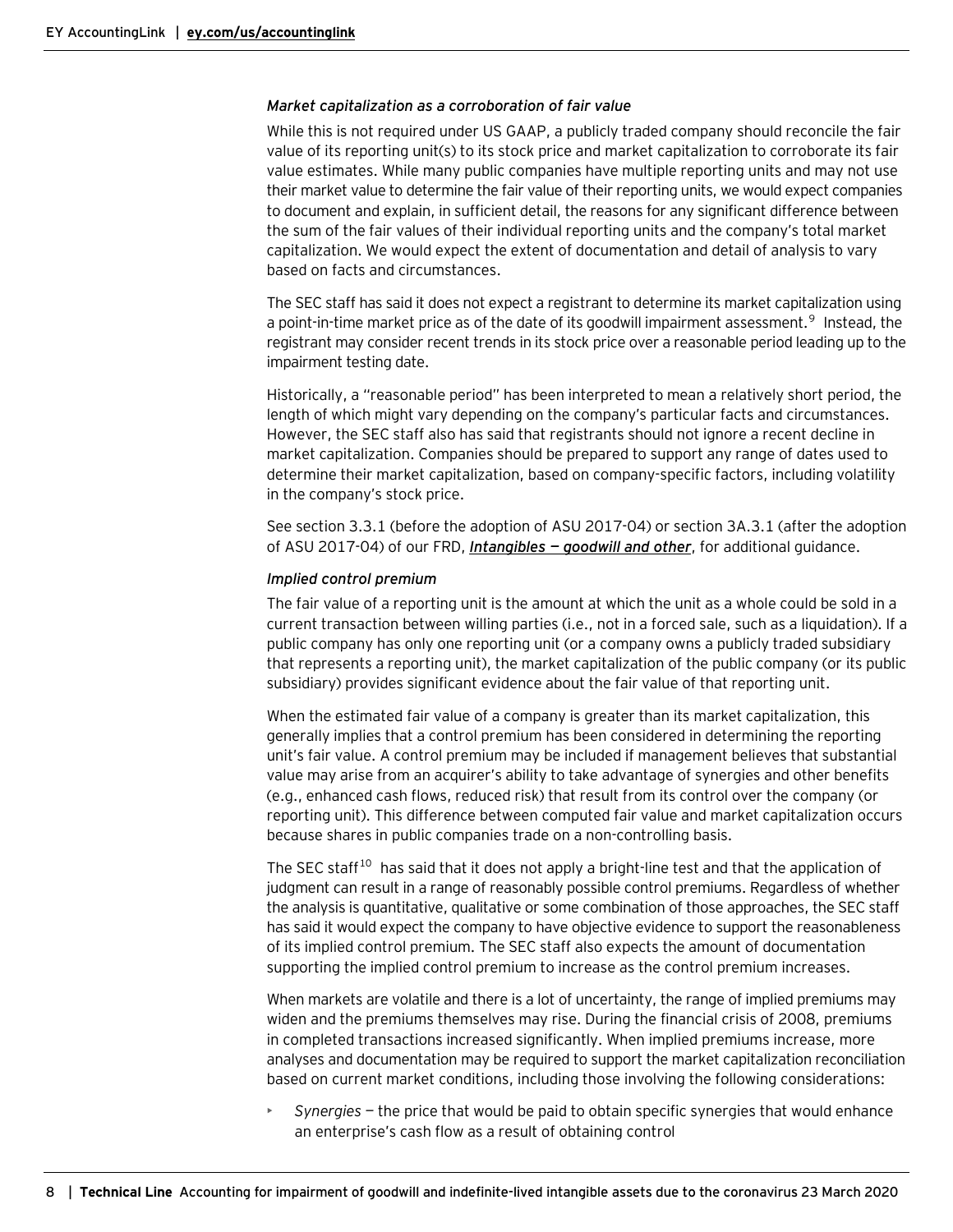- *Reduction in required rate of return —* the increase in value from reducing the required rate of return through the market participant acquirer's ability to optimize the capital structure
- *Information transparency —* the difference between the information a market participant acquirer of the business as a whole would have access to and an individual who buys shares in the public market would have access to

Determining a reasonable implied control premium is often challenging. The Appraisal Foundation's *[Valuations in Financial Reporting Valuation Advisory 3](https://appraisalfoundation.sharefile.com/share/view/sa5378ae8f7541ba9): The Measurement and [Application of Market Participant Acquisition Premiums](https://appraisalfoundation.sharefile.com/share/view/sa5378ae8f7541ba9)* (Valuation Advisory) that was issued in September 2017 provides best practices on the appropriate methodologies to use. Although the Valuation Advisory is not authoritative guidance, we understand that the valuation techniques described in the Valuation Advisory are generally recognized by the valuation community as acceptable methods for determining a control premium.

See section 3.3 (before the adoption of ASU 2017-04) or section 3A.3 (after the adoption of ASU 2017-04) of our FRD, *Intangibles — [goodwill and other](https://www.ey.com/ul/en/accountinglink/frd-bb1499-intangibles)*, for additional guidance on determining the fair value of a reporting unit when performing the goodwill impairment test.

When implied control premiums increase, more analyses and documentation may be required to support the reasonableness of the premiums.

# How we see it

For an impairment test as of 31 March 2020, companies may consider pricing information during a reasonable period that includes the current economic conditions. However, stock prices during periods before the recent market declines would generally not be considered reflective of fair value as of the impairment testing date and should not be used in a market capitalization reconciliation.

Given the broad declines in share prices recently, companies will need to carefully evaluate the reasonableness of their implied control premium when reconciling the fair value of their reporting unit(s) to their market capitalization to corroborate their impairment analysis. The increase in implied control premium may provide evidence about the degree of uncertainty associated with anticipated recovery from current conditions that should be reflected as an adjustment to the PFI that is used in determining the fair value of the reporting unit.

Companies should carefully evaluate and document the underlying factors that contribute to the implied control premium.

## <span id="page-8-0"></span>Impairment disclosures

If an impairment loss is recognized, companies are required to disclose a description of the facts and circumstances that led to the impairment, the amount of the impairment loss and the method used to determine the fair value of the impaired intangible asset or reporting unit. For impaired intangible assets, companies are also required to disclose a description of the asset and the income statement caption or line item in which the impairment loss is recorded.

Companies should provide the following disclosures when appropriate:

- Reporting units that may be at risk of failing a future quantitative test
- The company's impairment testing policies, including when the quantitative and qualitative tests were performed, and how reporting units are identified and aggregated
- How the fair value of each reporting unit was estimated, including the significant assumptions (and the risks and uncertainties associated with them) and critical estimates used